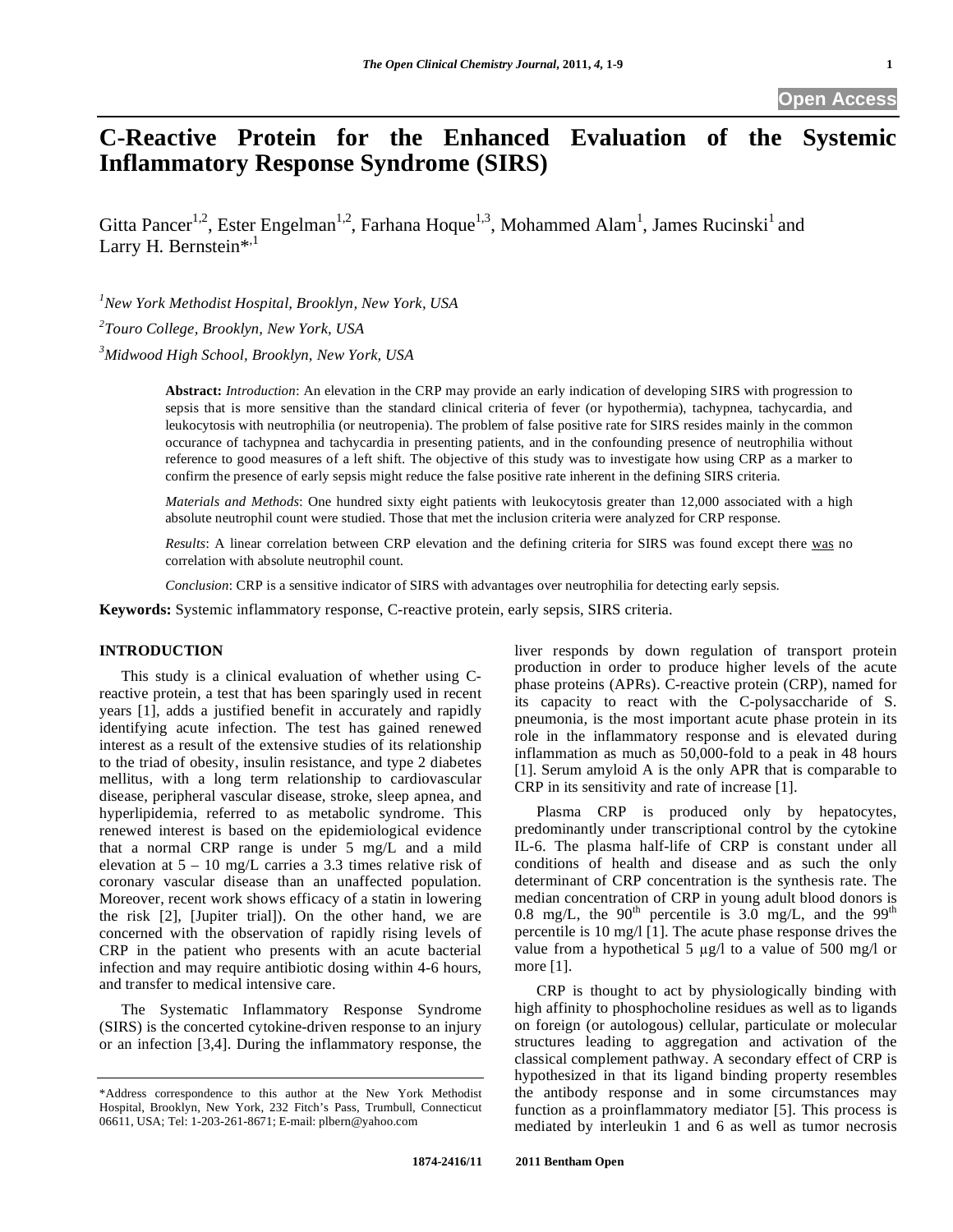factor (TNF $\alpha$ ) resulting in an upregulation of the counterregulatory hormones (cortisol, glucagon and catecholamines) resulting in an acute concerted reaction with the production of energy with an increased metabolic rate associated with hyperthermia [3, 4]. This energy is consumed during the innate immune response for the mobilization of white blood cells and the attack and degradation of foreign cells.

 The stepwise progression of the clinical response is SIRS ---> sepsis---> septicemia -----> septic shock ----> MOF (multiple organ failure) ----> death. SIRS patients, by definition, have two or more of the following criteria: Temperature  $<$  36 °C (hypothermia) or Temperature  $>$  38 °C (hyperthermia), Heart Rate >90 beats/minute, Respiratory Rate >20 breath/minute, Systolic Blood Pressure <90, white blood cell count  $>12,000$  cells/mm<sup>3</sup> or <4,000 cells/mm<sup>3</sup>. When two criteria are met SIRS is present [6, 7] and the patient may progress to sepsis but this often is not the case.

 It may be difficult to distinguish a moderate state of disease such as pneumonia with SIRS from the severe and progressive state of sepsis, septicemia or even septic shock. CRP, a readily measured APR, may add information necessary to define the risk of patients thought to have SIRS and reduce type 1 classification errors (false positive) that arise with the use of the standard clinical criteria. The hypothesis of this study is that CRP is a laboratory parameter that can confirm the presence of SIRS with progression to early sepsis in conjunction with the established clinical parameters.

#### **MATERIALS AND METHODS**

#### **Patient Selection**

 The Institutional Review Committee provided ethical approval for the study. The patients in the study were identified by a concurrent review of the hemogram data provided by the automated hematology counter combined with patient information in the electronic medical record. The laboratory parameters of the patients in the study were selected to have a high likelihood of correlation with systemic infection and were prospectively collected over a 4 month period. The CRP, the absolute neutrophil count, the white blood cell count and the blood culture results were collected in all study patients. The ability to identify patients with SIRS associated with the progression to sepsis was the focus of the study. One hundred sixty eight patients with leukocytosis greater than 12,000 cells/ $\text{mm}^3$  associated with a high absolute neutrophil count were studied. Although the ACCP definition of SIRS includes neutropenia as a component criterion such patients were not included in the analysis because of the potential confounding data that might have been provided by patients treated with anti-neoplastic chemotherapy. As the criteria stand: the criteria for selection were limited to presence of two of the following: body temperature >  $38^{\circ}$ C or <  $36^{\circ}$ C, heart rate > 90 beats/min, respiratory rate  $> 20$ /min,, white blood cell count  $> 12,000$ cells/mm<sup>3</sup>, as well as more than 10% immature neutrophils. One hundred sixty eight patients met the inclusion criteria and were analyzed for CRP response.

### *Inclusion Criteria*

 The inclusion criteria were blood smears with WBC count  $>12,000$  cells/mm<sup>3</sup> or absolute neutrophil count over

10,800 cells/mm<sup>3</sup> as well as smears with 10 percent immature neutrophils. CRP level, WBC count, percent neutrophils, age, gender, and date of sample were all recorded on Excel. CRP levels were assessed at the time of admission and the clinicians were blinded to the results. Systematic Inflammatory Response Syndrome (SIRS) is defined as a condition in which a patient displayed any two of the following abnormal vital signs [6, 7]:

- Temperature  $<$  36 °C (hypothermia) or Temperature  $>$ 38 °C (hyperthermia)
- Heart Rate  $> 90$  beats/min.
- Respiratory Rate  $> 20$  breath/min.
- Systolic Blood Pressure < 90 mm Hg
- White blood cell count  $>12,000$  cells/mm<sup>3\*</sup>

# *Exclusion Criteria*

 Excluded were patients with normal blood smears or abnormalities due to primary blood diseases such as leukemia. \*Our study did not use the selection criterion of <  $4,000$  wbc cells/mm<sup>3</sup> for the reason stated above.

#### *Analytical Methods*

 CRP was measured on the Roche Modular System, Roche Diagnostics, Indianapolis, Indiana. The hematology parameters were measured on the Coulter S Plus System, Beckman Coulter Inc., Brea, California.

### *Reference Range for CRP*

 The reference range for this limited SIRS study was determined by excluding cases that had bacteremia and also cases of pneumonia or pyelonephritis with the possibility that there might be seeding of bacteria into the circulation. It can't be called a reference range because of the considerartion pertaining to low level CRP and the work of Ridker and others, and the sample size and statistical variance in the unaffected patients studied for SIRS. The results are measured in mg/L. The CRP for an unaffected 135 patients had a geometric mean of 36.7 mg/L and a median of 47.6 mg/L, with a nonparametric lower limit of 0.772 mg/L and a 90 percent confidence interval of 0.50 to 1.96 mg/L. However, this can by no means be considered a reference population. One needs a non-hospitalized ambulatory population with perhaps a simulation model, and it would still not be sufficiently clean based on the Jupiter studies referred to in the introduction.

# *Statistical Procedures*

 All clinical features including absolute neutrophil count were scaled with a value of 0 denoting patients in the normal range, with a scale value of 1 denoting patients with abnormal clinical parameters. The CRP level was not included in the classification. A receiver operator characteristic (ROC) curve was constructed with a graphical plot of the sensitivity vs. (1- specificity) for a binary classifier system using several summed feature criteria from the definition of SIRS. This combination variable was plotted against CRP values to find the best sensitivity, specificity and area under the ROC curve (Fig. **1**). Diagnoses and bacterial cultures were checked. The  $X^2$  values were calculated to determine the tests' significance. Statistical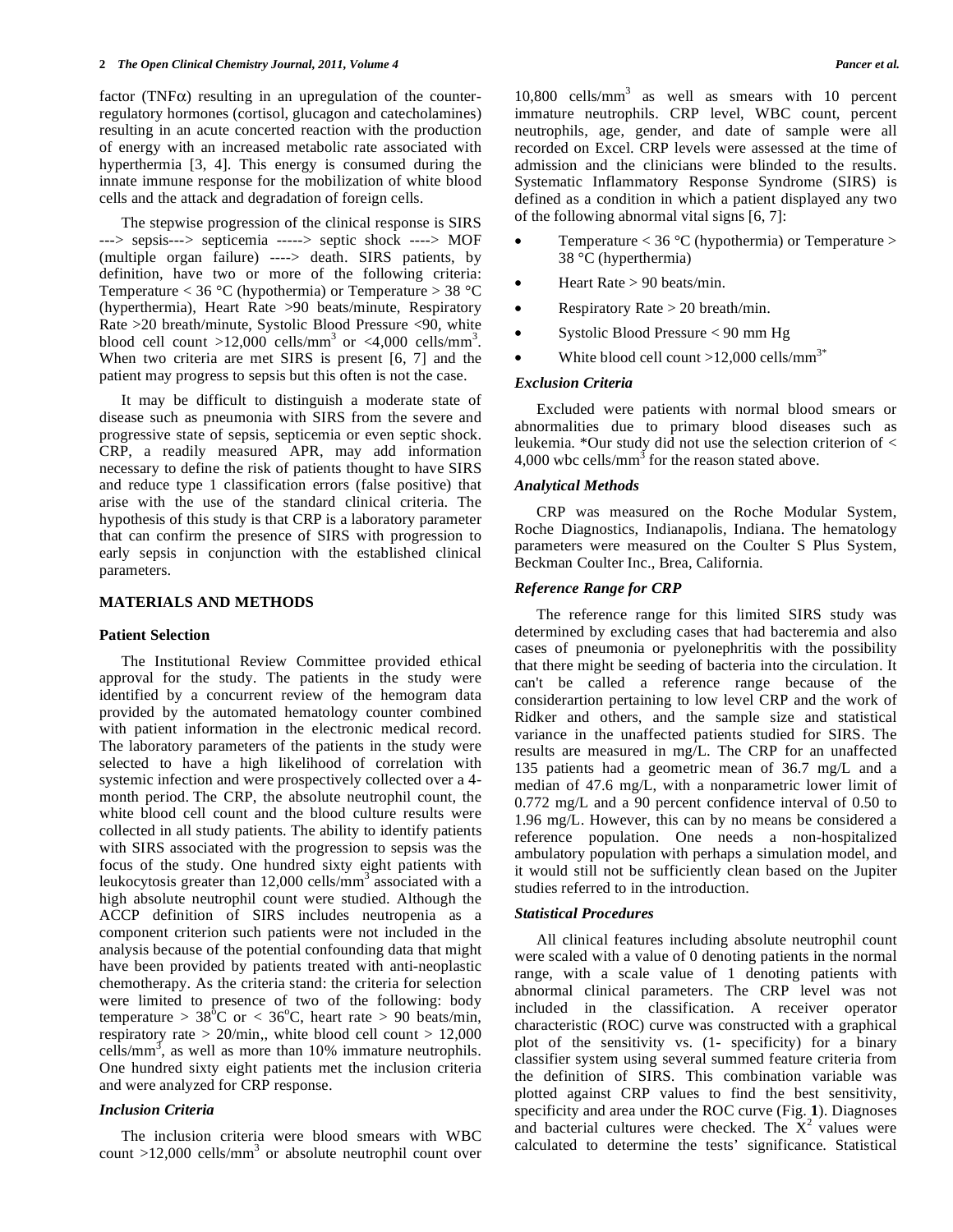|  | Table 1. Standard Descriptive Statistical Measures of Study Population |
|--|------------------------------------------------------------------------|
|--|------------------------------------------------------------------------|

|                               | Mean  | Std Dev* | <b>Median</b> | <b>Geometric Mean</b> |
|-------------------------------|-------|----------|---------------|-----------------------|
| Age                           | 60.6  | 21.7     | 65            | 55.6                  |
| Total WBC <sup>**</sup> count | 20.2  | 17.7     | 16.5          | 17.5                  |
| Absolute neutrophils          | 16.8  | 15.4     | 14.0          | 14.4                  |
| <b>CRP</b>                    | 105.3 | 110.8    | 64.4          | 47.1                  |
| Temperature                   | 98.6  | 1.4      | 98.5          | 95.6                  |
| Pulse                         | 87.3  | 17.2     | 85            | 85.5                  |
| Respiratory rate              | 20.9  | 5.7      | 20            | 20.4                  |

\*Standard deviation.

\*\*white blood cell.

analyses were done on SPSS version 17, SPSS (version 18, IBM), Chicago, Illinois. ROC construction was done with MedCalc version 9.3.2.0, Frank Schoonjans, Belgium. Other critical procedures used were: One-way ANOVA, frequency tabulation, crosstable analyses by Chi-squared testing, Mann-Whitney test, and Kruskal-Wallis. Latent Class Models were explored using Latent Gold 4.0 (Statistical Innovations, Belmont, MA).

#### **Study Population Characteristics from Selection Criteria**

 The description of the one hundred and sixty eight patient study population using the criteria described is shown in Table **1**. There were 67 percent women and 33 percent men, and the median age was 65 years. Of the 168 patients in the study 95 had non-inflammatory diagnoses, 41 had SIRS or sepsis, and the remainder had neither a non-inflammatory diagnosis nor SIRS. Thirty percent of the population in the study were at high risk for sepsis, 79 percent had CRP over 50 mg/L, 49 percent had CRP over 60, 7 percent had bacteremia (based on culture submissions), 33 percent had fever, 72 percent had tachycardia, 62 percent had elevated respiratory rate, and 84 percent had an absolute neutrophil count exceeding 12,000. The percent of the study patients with combined features increased is as follows: heart rate and respiration, 100%; increased pulse, respiration and absolute neutrophil count, 67%; increased pulse, respiratory rate, absolute neutrophil count and fever, 50%. The remaining features are in Table **1** without further elaboration.

#### **RESULTS**

 There were 35 positive blood cultures and 41 patients were diagnosed with sepsis based on clinical criteria and/ or blood cultures. A ROC curve showed an area under the curve (AUC) to be 0.777 and sensitivity over 75% at a CRP  $= 52$  mg/l (95% confidence interval 63 – 84.7%) and sensitivity of 87.9% with a likelihood ratio positive of 1.88 at a critical value of 50. The ROC results are summarized in Table **2** and Fig. (**1**). The table indicates that at the chosen cutoff value for CRP, much higher than 20 or 30 mg/l, the sensitivity is 75%, and the specificity is 59%. This indicates that at 52 mg/l cutoff, absence of serious infection is missed in almost 60 percent of cases. The Likelihood Ratio of a Positive result is 85% greater than 1.

#### **Table 2. The Results of the ROC Curve with CRP at 52 mg/l**

| <b>ROC</b> result         | <b>Combined Variable</b> |
|---------------------------|--------------------------|
| Abs Neu                   | 10,800                   |
| Positive                  | 28                       |
| <b>CRP</b>                | $52 \text{ mg/L}$        |
| <b>AUC</b>                | 0.777                    |
| 95% CI                    | $0.569 - 0.800$          |
| P                         | 0.0001                   |
| Sensitivity               | 75                       |
| 95% CI                    | $63 - 84.7$              |
| Specificity               | 59.4                     |
| 95% CI                    | $49.2 - 69.1$            |
| Likelihood Ratio Positive | 1.85                     |
| Positive Predictive Value | 54%                      |

The table indicates that at the chosen cutoff value for CRP, much higher than 20 or 30 mg/l, the sensitivity is 75%, and the specificity is 59%. This indicates that at 52 mg/l cutoff, absence of serious infection is missed in almost 60 percent of cases. The Likelihood Ratio of a Positive result is 85% greater than 1.

 The absolute neutrophil count was not well correlated with the SIRS classification using binary combinations of temperature, pulse, respiratory rate and absolute neutrophil count to classify (Fig. **2**), but there was a strong correlation of stepwise CRP increase with increased numbers of SIRS indicators shown in an error plot (Fig. **3**). Fig. (**3**) has 3 means (and  $95\%$  confidence intervals) with SIRS class  $1 \leq 2$ features) and SIRS class 3 (more than 2 features) clearly separated, which is t-test significant. ANOVA would be significant for the 3 groups. Table **3** shows the means and medians for the CRP in each of the linear combined feature groups. The results are significant across the classes. Even though the association between CRP and absolute neutrophil count is nonexistent  $(R = 0.006,$  there is an association between CRP with combined SIRS features giving greater diagnostic efficiency (Fig. **3**) than with absolute neutrophil count (Fig. **2**).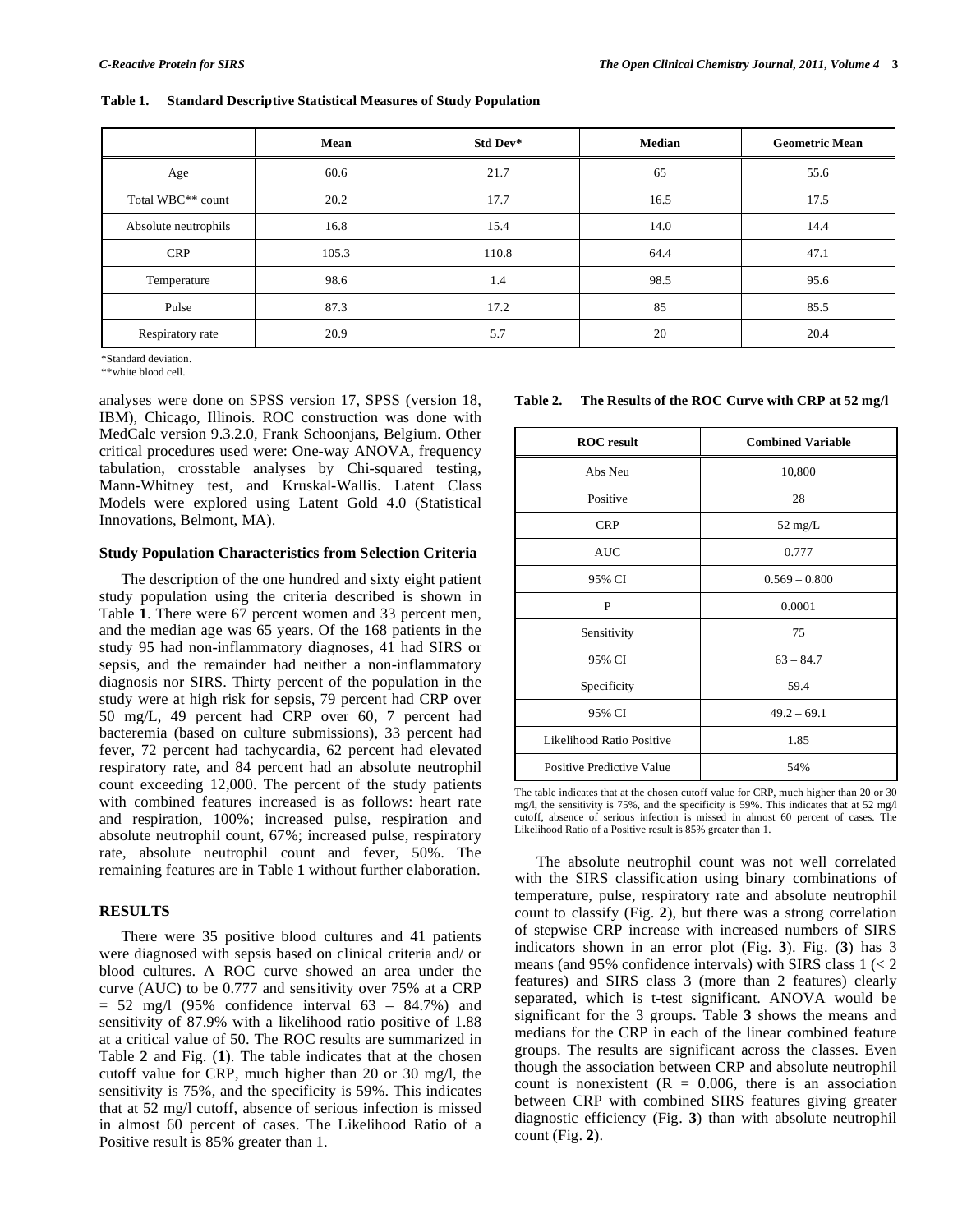

**ROC Curve** 

Diagonal segments are produced by fies.

**Fig. (1).** Receiver Operator curve for C-Reactive Protein in SIRS.



**Fig. (2).** Absolute Neutrophil Count by SIRS\_Class by Sum of Features:

Absent Association between Absolute Neutrophil Count and SIRS.

SIRS Class derived from sum of features. Temperature, Pulse Rate, Respiratory Rate, and Absolute Neutrophil Count Value is 0 if sum is < 2, 1 if 2, and 2 if  $> 2$ .

 After the rescaling of CRP, CRP was combined with the defining variables for SIRS. A t-test was carried out on the CRP differences between the resulting low and high risk groups [2]. The results were significant at  $p = 0.0001$  with a Bonferroni test to correct for the unequal variance. Table **4** shows the t-test for CRP level vs the diagnosis of high risk for SIRS/sepsis or its absence. In this experiment CRP was excluded from the SIRS definition. There were 35 patients in the high-risk group, with a mean CRP at 152.71 mg/L vs 92 patients with a mean CRP at 94.65 mg/L. The t-test compares the means and standard deviations of CRP between the 2 groups based on presence or absence of sepsis, establishing a significant relationship.

 Chi-square analysis of these patients combined SIRS features (see Table **4**) plus CRP for the diagnosis of sepsis was 17.2, significant at  $p = 0.0001$ . Table 5 shows that the association between combined SIRS features and sepsis is strong when CRP is elevated but weak when CRP is not elevated. The total number of patients is 127. The sepsis positive patients is 35 with or without the CRP. But in the combined feature classes 2 and 3, there are 34 versus 29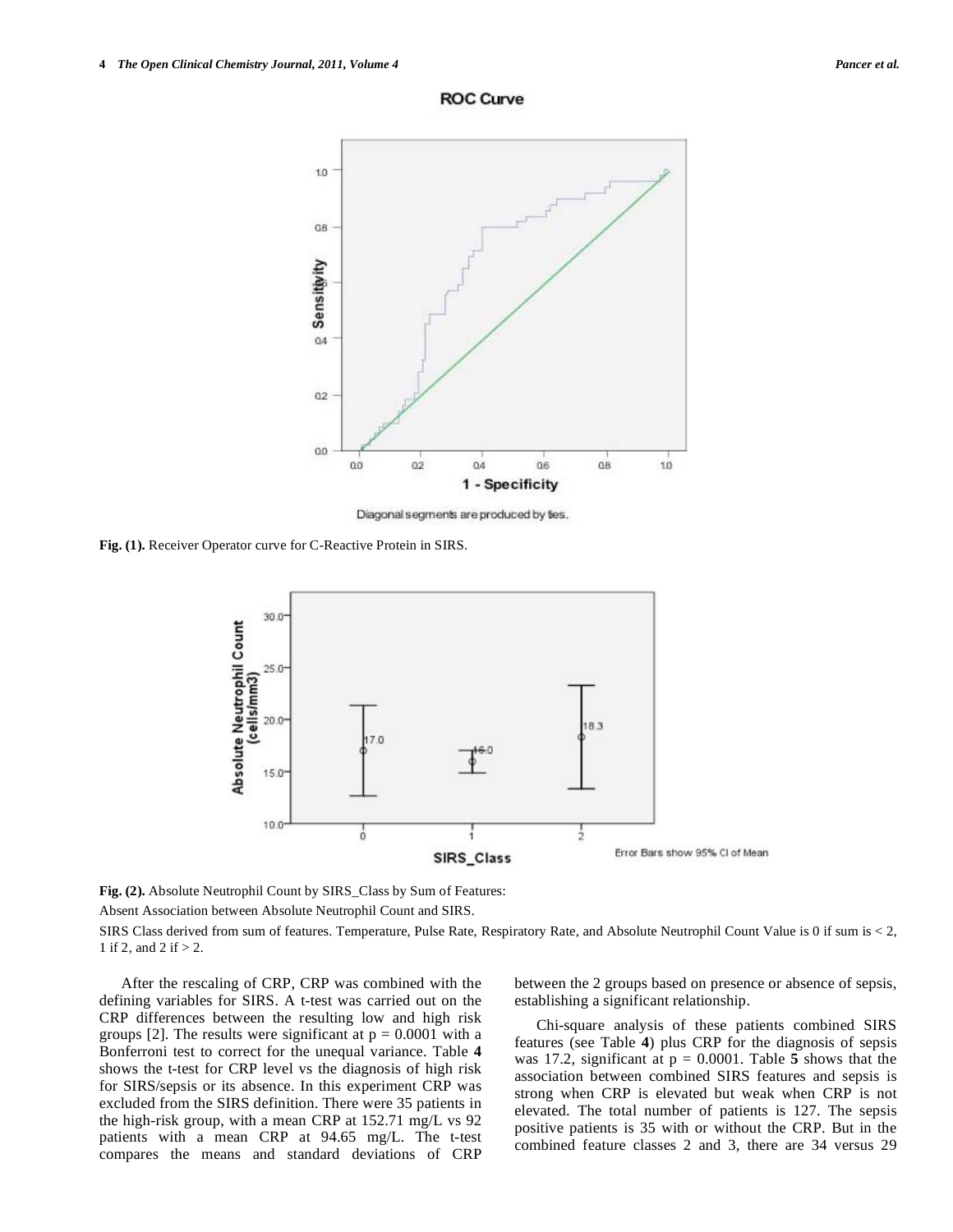

**Fig. (3).** C-Reactive Protein (CRP) by SIRS\_Class by Sum of Features:

Association between CRP Level and SIRS\_Class – with lower CRP with few features

SIRS Class derived from sum of features. Temperature, Pulse Rate, Respiratory Rate, and Absolute Neutrophil Count Value is 0 if sum is < 2, 1 if 2, and 2 if  $> 2$ .

| Table 3. Equality of Several Variances Test of CRP Grouped by Combination of by SIRS Features |  |  |
|-----------------------------------------------------------------------------------------------|--|--|
|                                                                                               |  |  |

| <b>SIRS CRITERIA</b> | N  | Mean    | <b>Median</b> |
|----------------------|----|---------|---------------|
| No SIRS features     | 16 | 68.369  | 22.000        |
| 1 SIRS feature       | 67 | 71.654  | 47.700        |
| 2 SIRS features      | 57 | 115.763 | 79.500        |
| 3 SIRS features      | 25 | 176.692 | 166.500       |
| 4 SIRS features      | 3  | 254.433 | 157.300       |

Table **3** shows the means and medians for the CRP in each of the linear combined feature groups. The ANOVA results are significant across the classes (N=168).

**Table 4. t-test of Association for CRP and Diagnosis of Sepsis** 

|                  | <b>Statistics for Diagnosis of Sepsis</b>                           |        |        |       |  |  |
|------------------|---------------------------------------------------------------------|--------|--------|-------|--|--|
| <b>Diagnosis</b> | <b>Standard Deviation</b><br><b>Standard Error</b><br>Mean $(mg/l)$ |        |        |       |  |  |
| No sepsis        | 92                                                                  | 94.65  | 107.62 | 11.22 |  |  |
| Sepsis           | 35                                                                  | 152.71 | 113.39 | 19.16 |  |  |

 $*P < 0.01$ 

The t-test compares the means and standard deviations of CRP between two groups based on presence or absence of high risk SIRS or sepsis, establishing a significant relationship (N=127).

cases that are sepsis positive with CRP versus without adding CRP, a pickup of 5 cases in the highest risk group. There are 92 patients in the sepsis negative group, with or without CRP. In the feature class of  $2 + 3$ , 68 versus 59 cases are seen with and without CRP. This is 9 fewer negative for sepsis cases without CRP (false positive CRPs). On the other hand, in the low feature class  $1 \leq 2$  features) there are 24 versus 33 with versus without CRP, a 9 case advantage. The N-by-N table allows for chi-squared testing several ways, and also for calculation of sensitivity and specificity of sepsis detection with the compared combinations (you can do the math!). The results are significant for the addition of CRP. Table **6** shows the means for the CRP combined with SIRS features. If the groups with 2 and 3 SIRS criteria are combined, the significance by ANOVA or by Spearman rank correlation (Spearman's rho) (The two sets of variables are ranked separately and the differences in rank, *d*, are calculated for each pair of variables), would be significant.

 We present another series of experiments that (a) depicts the difficulties of interpreting the standard hemogram for recognizing SIRS and distinguishing moderate from severe SIRS, and (b) highlights the value of CRP in identifying significant SIRS despite its shortcomings as a univariate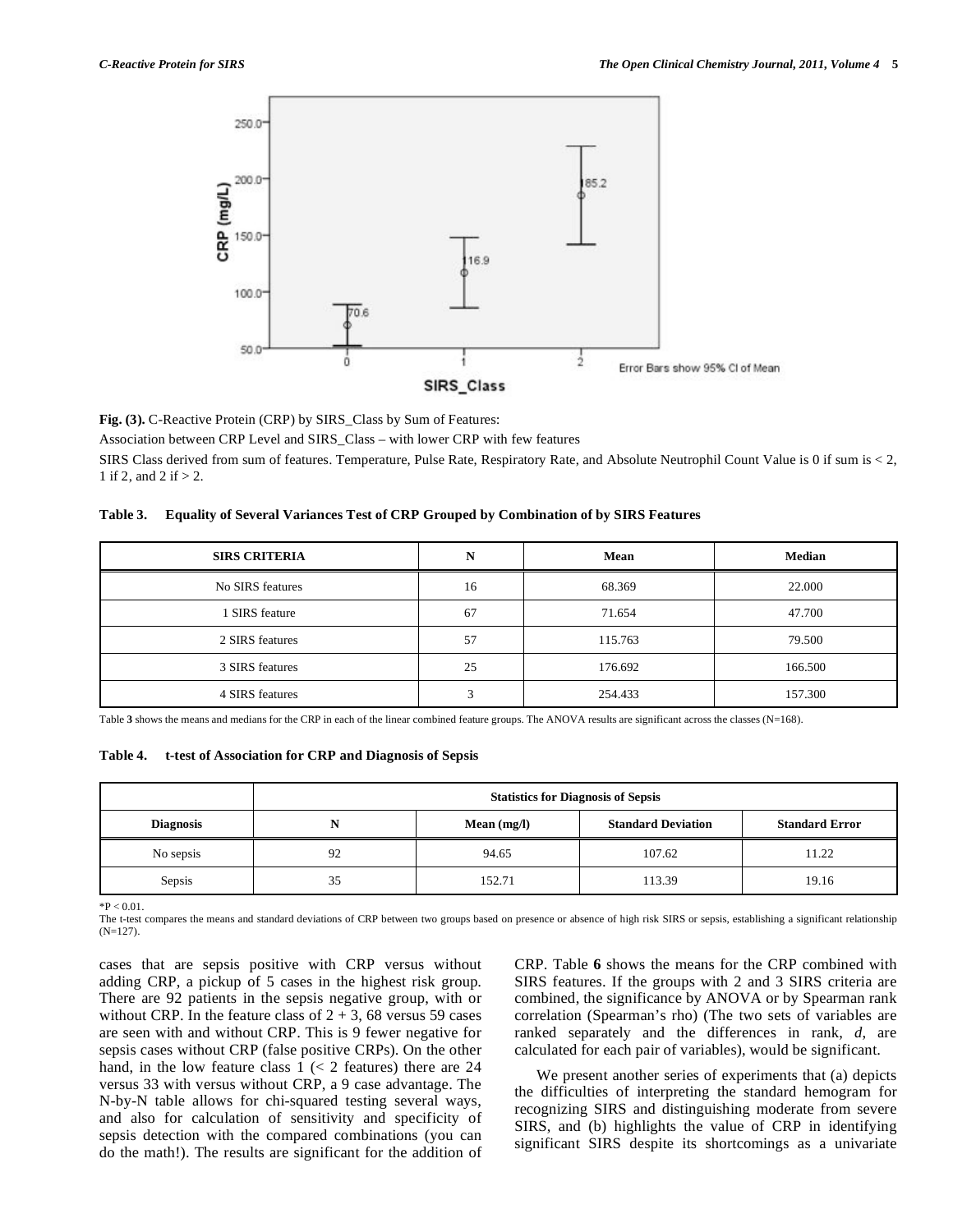### **Table 5. Chi-Square Tests of Association for Combined Feature Class with and without CRP and Sepsis Diagnosis**

| <b>Feature Class</b> |                | <b>Sepsis Diagnosis</b> |          |            | P      |
|----------------------|----------------|-------------------------|----------|------------|--------|
|                      |                | <b>Negative</b>         | Positive | Column sum |        |
| With CRP             |                | 24                      |          | 25         |        |
|                      | $\overline{c}$ | 34                      | 10       | 44         |        |
|                      | 3              | 34                      | 24       | 58         |        |
|                      | Row sum        | 92                      | 35       | 127        | 0.0001 |
| Without CRP          |                | 33                      | 6        | 39         |        |
|                      | 2              | 43                      | 18       | 61         |        |
|                      | 3              | 16                      | 11       | 27         |        |
|                      | Row sum        | 92                      | 35       | 127        | 0.069  |

Table **5** is an N-by-N construction for the chi-square test for the significance of associations between adding CRP to the feature class(es) of combinations thereof. Feature classes from 1-3 are: 1, 1 or fewer SIRS features; 2, 2 features; 3, 3 or 4 features. The features consist of temperature, pulse, respiratory rate, and absolute<br>neutrophil count. In combined 2 + 3, there is a picku

#### **Table 6. Equality of Several Variances Test of CRP Grouped by SIRS Features and CRP (p < 0.0001)**

| <b>GROUP</b>               | N              | Mean $(mg/L)$ | Median $(mg/L)$ |
|----------------------------|----------------|---------------|-----------------|
| CRP, but no SIRS features  | 10             | 113.9         | 96.5            |
| $CRP + 1$ SIRS feature     | 53             | 71            | 41.5            |
| $CRP + 2$ SIRS features    | 42             | 122.5         | 80.2            |
| $CRP + 3$ SIRS features    | 19             | 173.1         | 165.4           |
| $CRP + 4$ features         | $\overline{3}$ | 254.4         | 157.3           |
| $(CRP + 3.4$ SIRS features | 22             | 143.7         | 78.9)           |
| Column total               | 127            |               |                 |

The stepwise increase in CRP means and medians with CRP added to classes with 0 - 4 SIRS features. Classes with 3, 4 features have been combined so that no cell N has fewer than 3 cases.

|  | Table 7. One-Way Anova for WBC Count, Neutrophil/tot WBC Count, CRP and High Risk for Severe SIRS |  |
|--|---------------------------------------------------------------------------------------------------|--|
|  |                                                                                                   |  |

|                            |       | <b>WBC</b> | Ratio |        | <b>CRP</b> |              | <b>Diagnosis</b> |       |
|----------------------------|-------|------------|-------|--------|------------|--------------|------------------|-------|
| 3, 123                     | F     | p          | F     | p      | F          | $\mathbf{p}$ | F                | P     |
| Class                      | 0.354 | 0.786      | 1.104 | 0.3550 | 5.742      | 0.001        | 40.84            | 0.000 |
| <b>TPRA</b>                | 0.846 | 0.594      | 4.697 | 0.000  | 2.150      | 0.022        | 9.53             | 0.002 |
| <b>TPR</b>                 | 0.393 | 0.882      | 1.242 | 0.290  | 3.606      | 0.003        |                  |       |
| RescTPRA*                  | 1.448 | 0.232      | 6.257 | 0.001  | 5.395      | 0.002        |                  |       |
| TPRAC                      |       |            |       |        |            |              | 47.16            | 0.000 |
| (1,125)                    |       |            |       |        |            |              |                  |       |
| Diagnosis <sup>1,2,3</sup> | 1.702 | 0.194      | 0.327 | 0.568  | 4.077      | 0.046        |                  |       |

 $T$ Temp [F] 3.711, [p] 0.056.

 ${}^{2}$ Pulse [F] 14.732, [p] 0.000.

 ${}^{3}$ Resp [F] 2.193, [p] 0.141.

\*RescTPRA: rescaled TPRA, where A is absolute neutrophil count.

This Table (7) is notable for the following: (1) Class, TPRA, and TPRAC predict diagnosis; There is no association with WBC count and any of the classifications based on differences in means and confidence intervals. There is an association between both TPRA and RescTPRA based upon ratio of absolute neutrophil count and total WBC. CRP means and 95% confidence intervals differ significantly among class, TPRA, TPR, and rescaled TPRA subsets.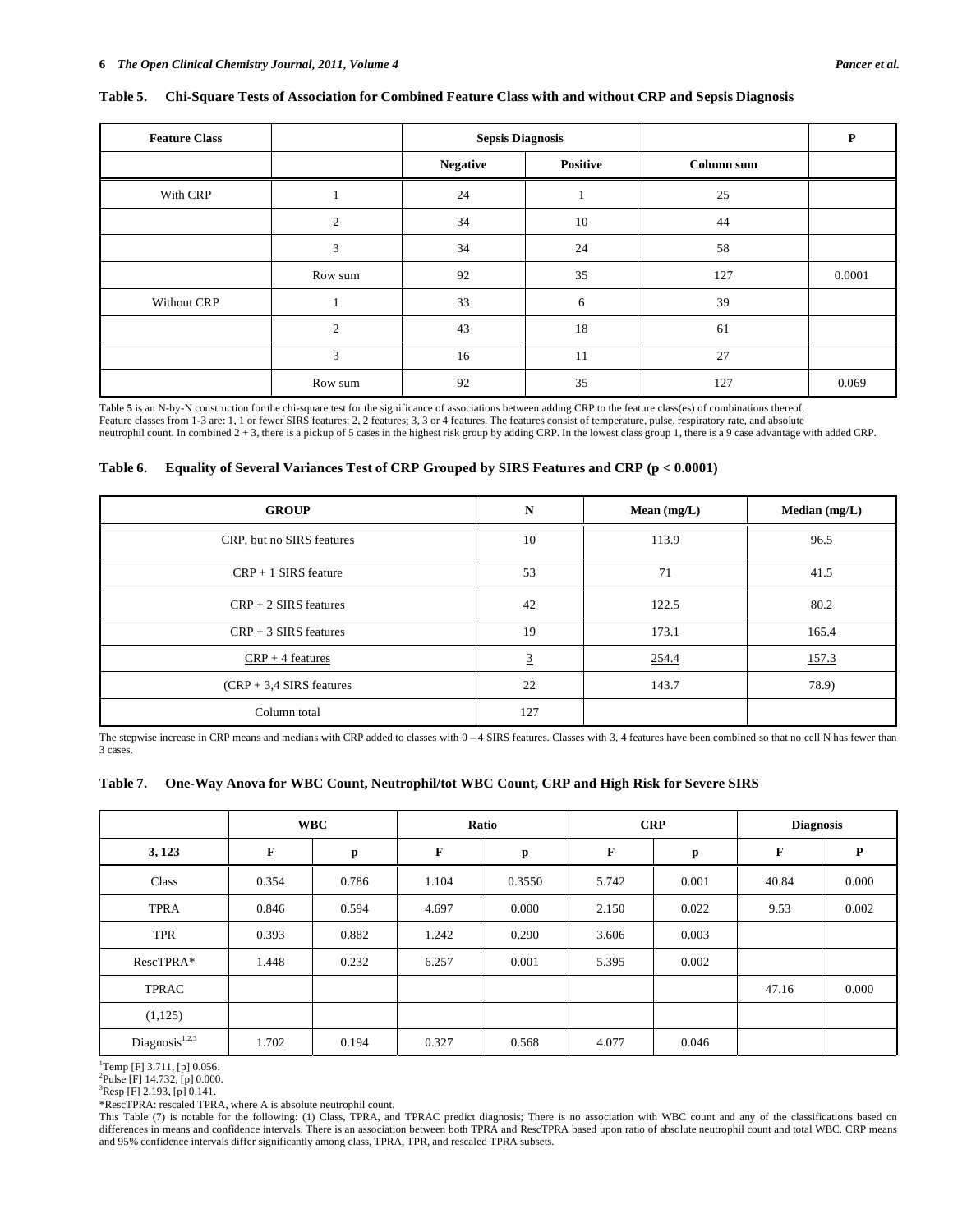predictor; (c) compares classifications that use the strength of variable combinations and gives validation to the classical SIRS criteria. In the first experiment (Table **7**) we produce a one-way ANOVA of the means (and variances) comparing the WBC count, percent neutrophil count, CRP, and diagnosis of SIRS, high risk for sepsis, among subclasses of class, TPRA, TPR alone, a rescaled TPRA, and diagnosis (0 or 1) using the127 patient complete data set and the feature combinations used to classify. The ANOVA is not optimal when the distribution of the variables within the classification is not normal. Table **8** is a crosstables analysis of the classifications by diagnosis of high risk SIRS. The measures shown are Chi-squared  $(X^2)$ , significance (p), likelihood ratio (LR), Phi, and Kruskal-Wallis test (KW). The validity of using the feature combinations is supported. Table **9** is a well validated 2-class ordinal regression Latent Class Analysis with all Chi-squared measures at  $p = 1$ .

A 4-class Latent Class Cluster Model had a model  $L^2 =$ 75.2. The improvement in  $L^2$  is attributable to the cluster model vs the ordinal regression model.

# **DISCUSSION**

 CRP adds information necessary to assess the risk of patients thought to have SIRS and reduces type-1 classification errors (false positives). The best indicator of SIRS is a combination of clinical and laboratory parameters. Defining criteria include fever, tachypnea, tachycardia, and leukocytosis with neutrophilia [6, 7]. It may be difficult, however, to distinguish the moderate state of the disease such as pneumonia with SIRS from the severe and progressive state of sepsis, septicemia or even septic shock [8-10]. When the SIRS criteria are used in clinical practice there appears to be a significantly high false positive rate. This results in a conundrum in that it is unlikely that a patient with sepsis would be missed, which is accepted, but it puts a heavy burden on the triage process and heavy reliance on unspecified clinical skills for the decision to admit or discharge with medication. The reverse side of the coin is that patients who are admitted and later are identified with bacteremia may not be reimbursed for the sufficient degree of severity of disease.

 CRP may be a sensitive indicator that can confirm the presence of early sepsis in conjunction with the established clinical parameters. In clinical practice SIRS is often equated with sepsis, with or without associated infection. When SIRS is unchecked a progressive clinical response culminating in septic shock, multiple organ failure and death may be seen. If SIRS can be identified at an early point then goal directed therapy, within best practice guidelines, can be instituted in a more aggressive fashion.

 Patients with increasing numbers of SIRS criteria in conjunction with CRP level measurement were studied. Although the variance of CRP was found to be too broad to differentiate between moderate and severe sepsis, CRP was found to be sensitive for ruling in for sepsis when correlated with the combined SIRS criteria. As such CRP is a sensitive indicator that can confirm the presence of early sepsis in conjunction with the established clinical parameters thus reducing the likelihood of type-1 error (false positive) and providing greater diagnostic efficiency.

# **Significant Issues that Might be Raised Concerning the Methodology Results**

 The patient selection was confined to patients with white blood cell count over 12,000/mm<sup>3</sup> for reasons stated in the methods section. All of the specimens were personally selected by the pathologist in charge of the clinical laboratory by identifying the specimens reviewed for abnormal morphology daily, and the review of the daily archives of specimens for hemogram analysis. Pooled specimens were run twice daily. The study was unfunded and the resources to conduct a more controlled study were unavailable, except for the enthusiastic work by volunteer honors biology students. Insofar as the reference range for CRP is concerned, there is an epidemiological range that is irrelevant for the study, which is not in any way concerned with cardiovascular risk factors. The authors reject a definition of the reference range based on the value below which there is no SIRS and above which there is SIRS. Having extensive experience with laboratory outcomes research, the interest here is to find a probabilistic model that predicts the risk of developing SIRS evolving to sepsis and multi-organ failure with minimum error, closing the huge false positive gap in the reliance on SIRS criteria. The gap is even partly created by assigning unweighted values to the observations used in assessing the disease state. In this respect, one has to ask the question how there can be a useful reference range for a cytokine driven inflammatory marker that may be different for obesity and type 2 diabetes, perhaps related to cardiovascular or stroke risk, and a different range for pneumonia/ pyelonephritis, and still another for bacteremia? The criteria found from the complete data set are optimal for the entropy of the data.

 Alternative markers may, in the future, supplant CRP in order to provide additional diagnostic efficiency. Procalcitonin (PCT), a prohormone of calcitonin, is a potential alternative for CRP, and it may be used for differentiation between moderate and severe sepsis. Procalcitonin is almost undetectable under physiological conditions (pg/ml range), but rises to considerably higher values within 4-6 hours in response to bacteremia, and appears to be related to the severity of infection [11]. An immunoluminometric procalcitonin assay is now commercially available (BRAHMS Diagnostika, Berlin, Germany) and values can be obtained on a routine basis within two hours of blood sampling. At the time of the present study PCT was not, (and at present still is not), generally available in North American clinical laboratories.

 The usefulness of having CRP with transthyretin (TTR) and albumin has been noted [12-16], but that was not the focus of our study. The reference ranges for albumin, transferrin, and TTR, respectively, are usually cited as: 35- 50 g/L, 1980-3270 mg/L, and 190-350 mg/L. It is of note that energy consumption as well as production of CRP is directly affected by protein reserve as measured by those markers that reflect the balance of protein synthesis and degradation such as transthyretin (TTR). While the so called negative indicators of inflammation are not the focus of this study, the reprioritization of protein synthesis by the liver results in increased CRP and  $\alpha$ 1 acid glycopotein, while the transthyretin, albumin, and transferrin synthesis are blunted. At the same time, skeletal muscle provides gluconeogenic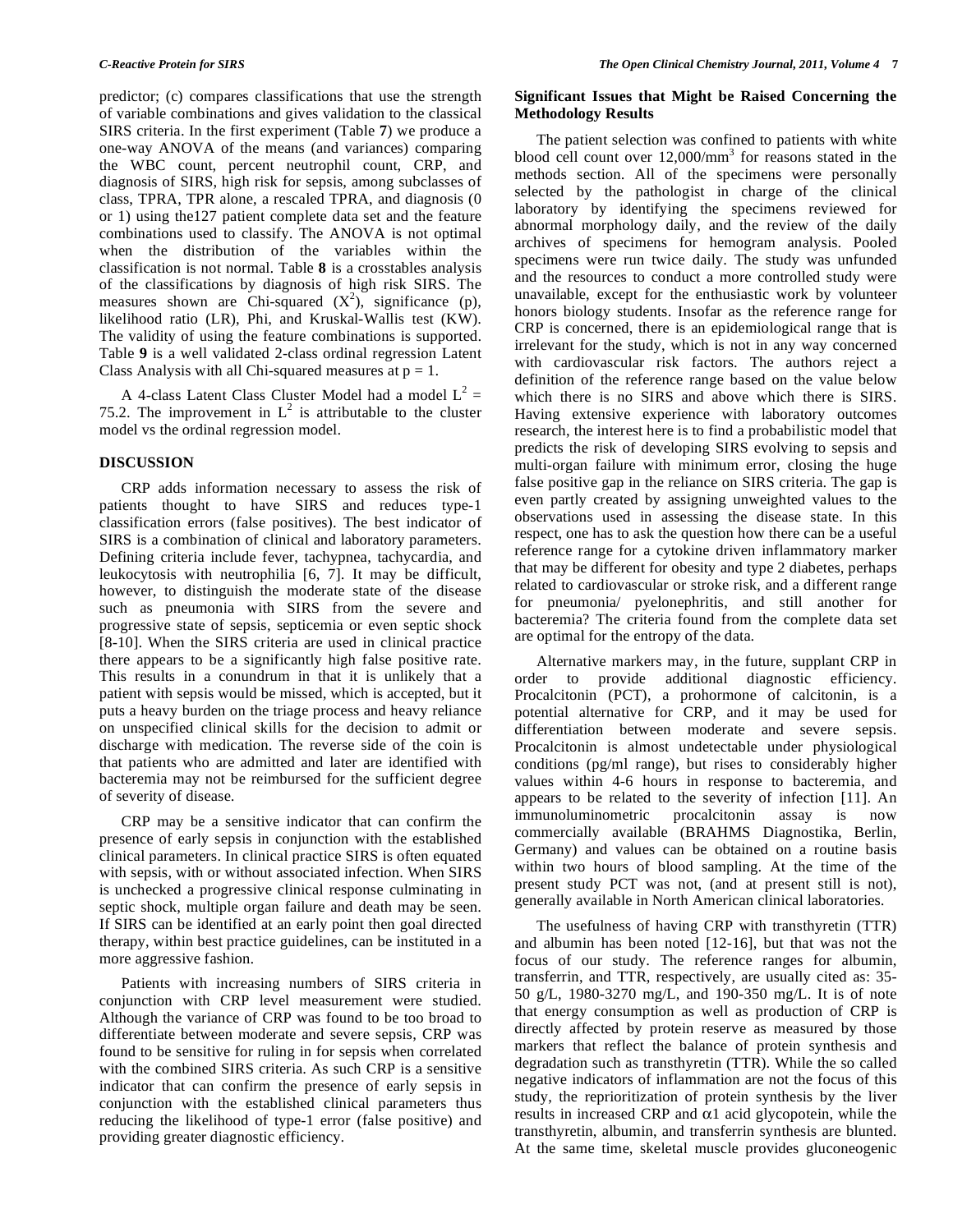#### **Table 8. Crosstables Analysis of Classified Data by Diagnosis of High Risk Sirs**

|                  | <b>CHISQ</b> | p     | LR     | Phi   | p     | $KW^*$ | $\mathbf P$ |
|------------------|--------------|-------|--------|-------|-------|--------|-------------|
| <b>DIAGNOSIS</b> |              |       |        |       |       |        |             |
| <b>TPRAC</b>     | 36.87        | 0.000 | 42.19  | 0.539 | 0.000 | 35.86  | 0.000       |
| <b>TPRA</b>      | 35.44        | 0.000 | 38.85  | 0.528 | 0.000 | 30.40  | 0.000       |
| <b>TPR</b>       | 35.33        | 0.000 | 35.35  | 0.512 | 0.000 | 31.92  | 0.000       |
| <b>CLASS</b>     | 32.25        | 0.000 | 36.33  | 0.504 | 0.000 |        |             |
| RESC_TPRA        | 31.24        | 0.000 | 33.05  | 0.496 | 0.000 |        |             |
| <b>CLASS</b>     |              |       |        |       |       |        |             |
| RESC_TPRA        | 254.93       | 0.000 | 258.93 | 1.417 | 0.000 |        |             |
| <b>TPRAC</b>     |              |       |        |       |       |        |             |
| <b>TPR</b>       | 250.49       | 0.000 | 195.82 | 1.404 | 0.000 |        |             |

\*KW: Kruskal-Wallis test.

Table 8 is a nonparametric (normality is not assumed) association between (1) TPRAC, TPRA, TPR, class and rescaled TPRA by rank order within subsets in predicting diagnosis; (2) rescaled TPRA in predicting class; (3) TPR in predicting TPRAC. These associations are all significant at less than 0.0001. It is interesting that TPR is strongly correlated with TPR[AC], TPR with absolute neutrophil count and CRP in a crosstable analysis.

#### **Table 9. 2-Class Ordinal Regression Model by TPRAC And CRP With High Risk Diagnosis as Covariate**

| Number of case                   | 127       |         |        |
|----------------------------------|-----------|---------|--------|
| Number of parameters             | 12        |         |        |
| Chi-squared statistics           |           |         |        |
| Degrees of Freedom               | 39        | p-value |        |
| L-squared                        | 11.487    | 1.00    |        |
| X-squared                        | 8.270     | 1.00    |        |
| Cressie-Read                     | 8.78      | 1.00    |        |
| <b>BIC</b>                       | $-177.44$ |         |        |
| <b>AIC</b>                       | $-66.51$  |         |        |
| <b>Classification Statistics</b> |           |         |        |
| Classification errors            | 0.0402    |         |        |
| Reduction of errors (Lambda)     | 0.6613    |         |        |
| Entropy R-squared                | 0.6519    |         |        |
| Standard R-squared               | 0.6707    |         |        |
| <b>Classification Table</b>      |           |         |        |
| Probabilistic                    | Class 1   | Class 2 | Total  |
| Class 1                          | 111.92    | 0.0188  | 111.94 |
| Class 2                          | 5.08      | 9.981   | 15.06  |
| Total                            | 117       | 10.0    | 127    |

Table **X** is a 2-class ordinal regression model to predict high risk SIRS absent or present using TPRAC and CRP as predictors. The model is validated for goodness of fit by  $L^2$ ,  $X^2$ , and Cressie-Read all at p-value = 1. There is a 4% classification error. BIC and AIC are entropy measures and refer to Baye's Information Criterion, and to Akaike's Information Criterion. AIC is an improvement on the work of Solomon Kullback, and received a distinguished award for Japanese discovery.

precursors to the bloodstream, as glycogen stores in liver become depleted. Although the response may initially promote survival of the organism it may become

counterproductive over time. As such the use of CRP as a biomarker represents a potential real-time improvement in clinical practice even though it may be supplanted in the